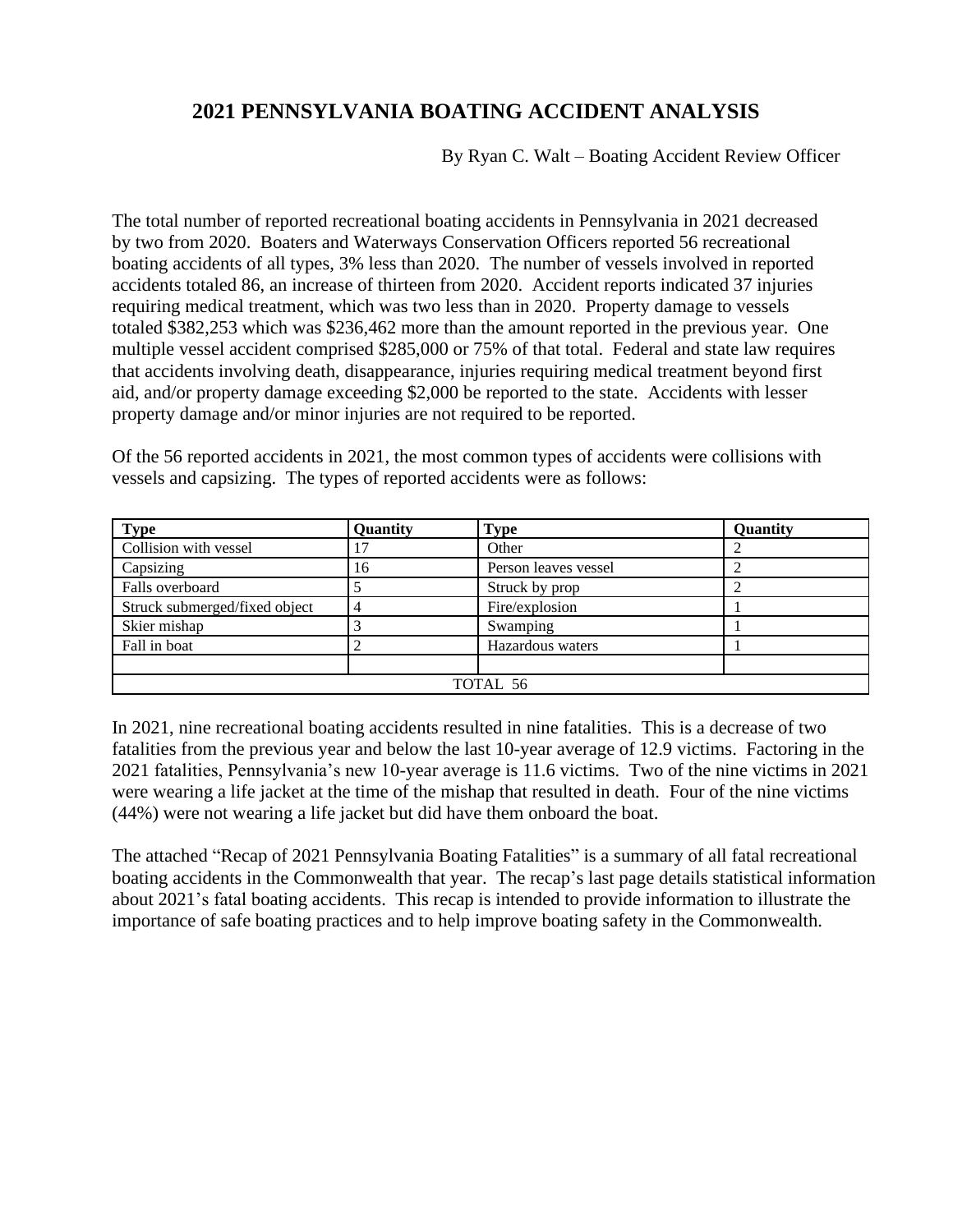## **RECAP OF 2021 PENNSYLVANIA BOATING FATALITIES**

| 1 Fatality | Private Pond | Erie County |
|------------|--------------|-------------|
| 2/21/2021  | Time unknown | Sunday      |

A 70-year-old male is deceased as a result of falling overboard a kayak on a private pond. The victim observed his dogs having problems swimming in an area of open water on his private pond and attempted to rescue them. There were no witnesses but the PA State Police that were on scene believe the victim saw the dogs struggling then went to his garage and took his kayak out to the pond with his utility vehicle. They then believe the victim dragged the kayak across the ice to the open water where the dogs were and entered the kayak to reach the dogs, then capsized. The victim was later found deceased along with the two dogs. The victim had no formal boating safety education and was not wearing a lifejacket nor were there any onboard or at the scene. Sudden coldwater immersion may have been a factor.

| 1 Fatality | Private Pond | Mercer County |
|------------|--------------|---------------|
| 3/20/2021  | $3:37$ P.M.  | Saturday      |

A 44-year-old male is deceased as a result of capsizing a 6-foot kayak while fishing on a private pond. The victim had no formal boating safety education was not wearing a lifejacket nor were there any onboard. Sudden coldwater immersion may have been a factor.

| 1 Fatality | Private Pond | <b>Lancaster County</b> |
|------------|--------------|-------------------------|
| 4/3/2021   | Time unknown | Saturday                |

An 84-year-old male is deceased as a result of capsizing a 12-foot open motorboat on a private pond. The victim was reported missing late in the day and his boat was discovered adrift on the pond. The victim was recovered the following day. The victim had no formal boating safety education was not wearing a lifejacket nor were there any onboard. Sudden coldwater immersion may have been a factor.

| $\overline{4}$ . | 1 Fatality | <b>Muddy Creek</b> | <b>York County</b> |
|------------------|------------|--------------------|--------------------|
|                  | 5/24/2021  | $5:00$ p.m.        | Monday             |

A 53-year-old male is deceased as a result of capsizing a 9 ½-foot kayak on Muddy Creek. The victim was drifting in the kayak when it capsized. Hazardous water conditions forced the victim under the water where he was pinned against rocks and drowned. The victim was wearing a lifejacket at the time of the incident but had no formal boating safety education. Sudden coldwater immersion may have been a factor.

| 1 Fatality | <b>Pymatuning Reservoir</b> | <b>Crawford County</b> |
|------------|-----------------------------|------------------------|
| 5/29/2021  | $10:30$ a.m.                | Saturday               |

A 55-year-old male is deceased after presumably falling overboard from a 23-foot pontoon boat on Pymatuning Reservoir. The victim had gone fishing by himself and the boat came aground, empty,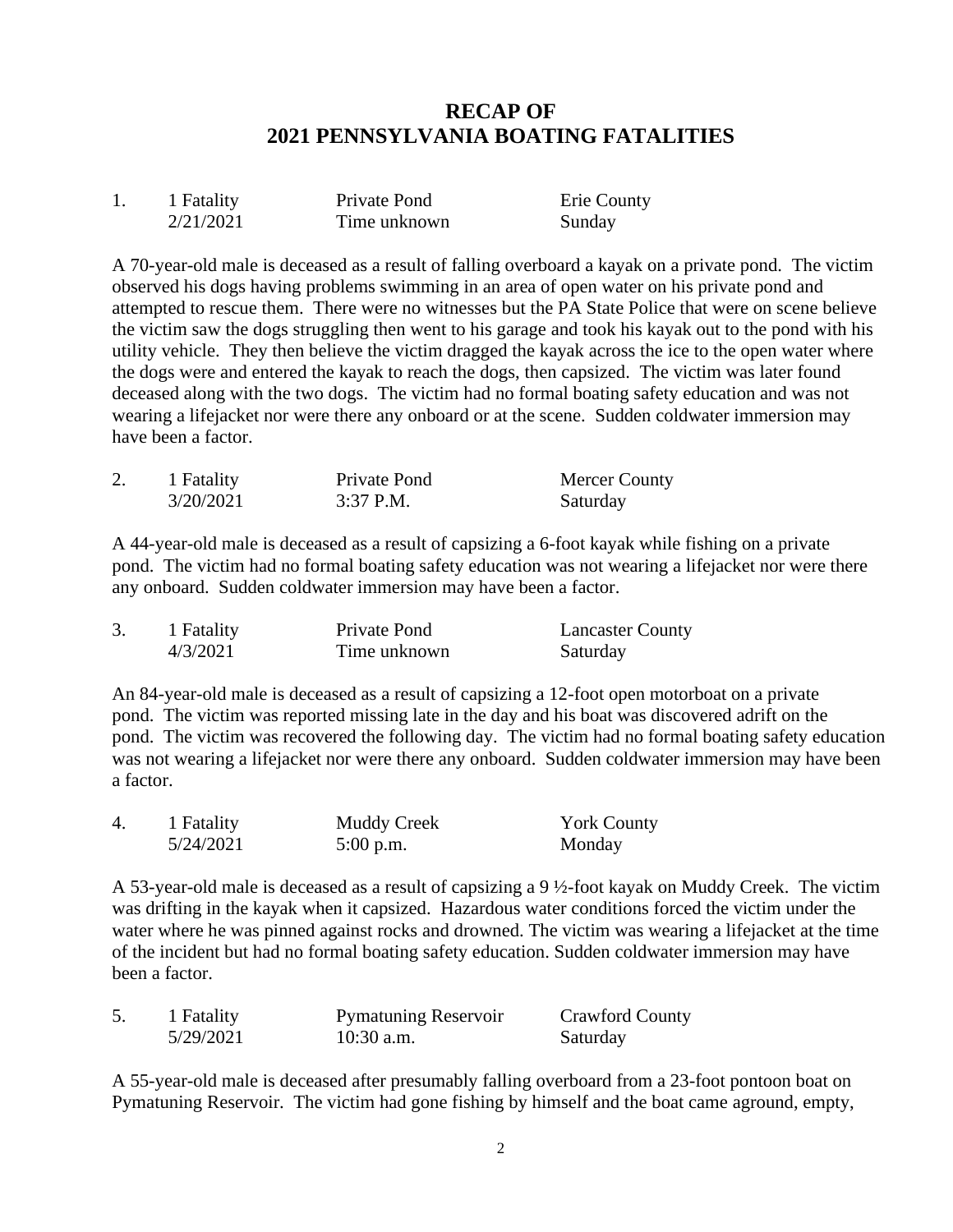with the engine still running and fishing lines out. There were no witnesses to the incident. The victim had no formal boating safety education. The victim was not wearing a lifejacket at the time of the incident and his body was recovered the next day. Sudden coldwater immersion may have been a factor.

| 1 Fatality | Lake Marburg | <b>York County</b> |
|------------|--------------|--------------------|
| 7/3/2021   | $5:54$ p.m.  | Saturday           |

A 24-year-old male is deceased after departing the 16-foot pontoon boat on which he was a passenger. The operator had brought the boat close to shore and did not beach or anchor it. At that time three passengers disembarked to be in the water while two remained on the boat. When the party was ready to reboard the boat and depart, they noticed the victim was missing. After looking around, they saw him face down in the water. Attempts at resuscitation were unsuccessful and the victim was later pronounced dead. The victim was not wearing a lifejacket and was an inexperienced swimmer. Alcohol was a factor.

| 1 Fatality | Susquehanna River | <b>Clearfield County</b> |
|------------|-------------------|--------------------------|
| 9/7/2021   | Unknown           | Tuesday                  |

A 52-year-old male is deceased after his 15-foot canoe was found capsized on the West Branch of the Susquehanna River. The victim was dropped off by a friend and then launched his canoe for a multiday float beginning Saturday, September 4th, at the Cherry Tree Access. He was supposed to call his friend when he wanted to be picked up. The friend returned two days later to find a capsized canoe and several of the victim's belongings including fishing gear and a life jacket. The friend did not immediately report the findings and waited until the following day to contact emergency services. An extensive search ensued, and the victim's body was recovered in a remote section of the river approximately 1 mile downstream of the recovered canoe. The victim did have a lifejacket onboard but was not wearing it. The victim had no formal boating safety education. High water conditions in addition to drugs and/or alcohol may have been factors.

| 1 Fatality | Allegheny River | Allegheny County |
|------------|-----------------|------------------|
| 10/20/2021 | $4:30$ p.m.     | Wednesday        |

A 64-year-old male is deceased after a 14-foot motorized canoe, which he and another passenger were operating, capsized on the Allegheny River. The operator was rescued by a passing boater and taken to a hospital for care. An extensive search ensued to find the victim and his body was recovered approximately four hours later. The victim was not wearing a lifejacket and had not taken a formal boating safety education course. Alcohol may have been a factor.

| 1 Fatality | Susquehanna River | <b>Lancaster County</b> |
|------------|-------------------|-------------------------|
| 10/21/2021 | $8:53$ p.m.       | Thursday                |

A 42-year-old female is deceased after a 14-foot open motorboat, in which she was a passenger, capsized. The boat was operating in close proximity to a high-flow discharge from a powerplant Water came over the transom which caused the boat to capsize with its three occupants. The operator was not wearing a life jacket at the time of the incident, but the two passengers were. The operator and one passenger were able to get to shore. The victim was washed downriver where she was found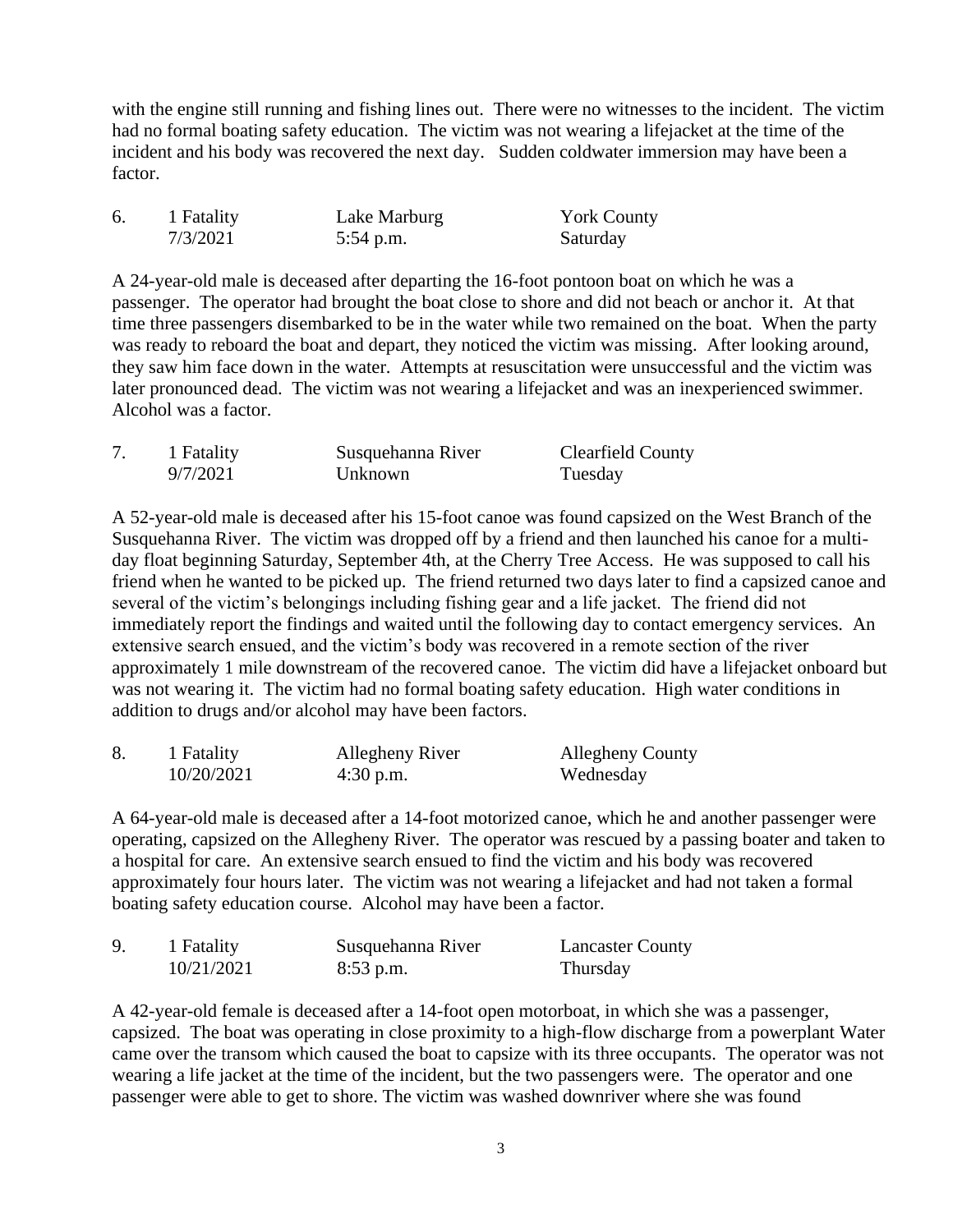unresponsive and CPR was administered. She was pronounced deceased at a local hospital. The operator had no formal boating safety education. The victim was wearing a lifejacket and sudden coldwater immersion may have been a factor.

**TOTALS FOR 2021:** There were 56 recreational boating accidents reported, 37 of which involved injuries requiring medical treatment and nine accidents resulted in nine fatalities.

|                      |                                    |                | <b>FATAL ACCIDENTS FATALITIES</b> |
|----------------------|------------------------------------|----------------|-----------------------------------|
| <b>LOCATION</b>      | <b>Rivers</b>                      | 4              | 4                                 |
|                      | Lakes                              | 5              | 5                                 |
| <b>TYPE OF BOAT</b>  | Motorboat                          | 4              | 4                                 |
| (Carrying victim)    | Paddlecraft                        | 5              | 5                                 |
|                      |                                    |                |                                   |
| <b>TYPE OF</b>       | Falls overboard                    | 2              | $\overline{2}$                    |
| <b>ACCIDENT</b>      | Capsizing                          | 6              | 6                                 |
|                      | Person leaves vessel               | 1              | 1                                 |
| <b>LIFE</b>          | Worn                               | $\overline{2}$ | $\overline{c}$                    |
| <b>JACKETS</b>       | None/Insufficient units onboard    | $\overline{3}$ | 3                                 |
|                      | Onboard but not worn               | 4              | 4                                 |
| (Possible factor)    | HYPOTHERMIA OR COLDWATER SHOCK 6   |                | 6                                 |
| <b>DRUGS/ALCOHOL</b> | (Any proven use regardless of BAC) | 3              | 3                                 |

**FATALITIES by MONTH** 



**FATALITIES by AGE**